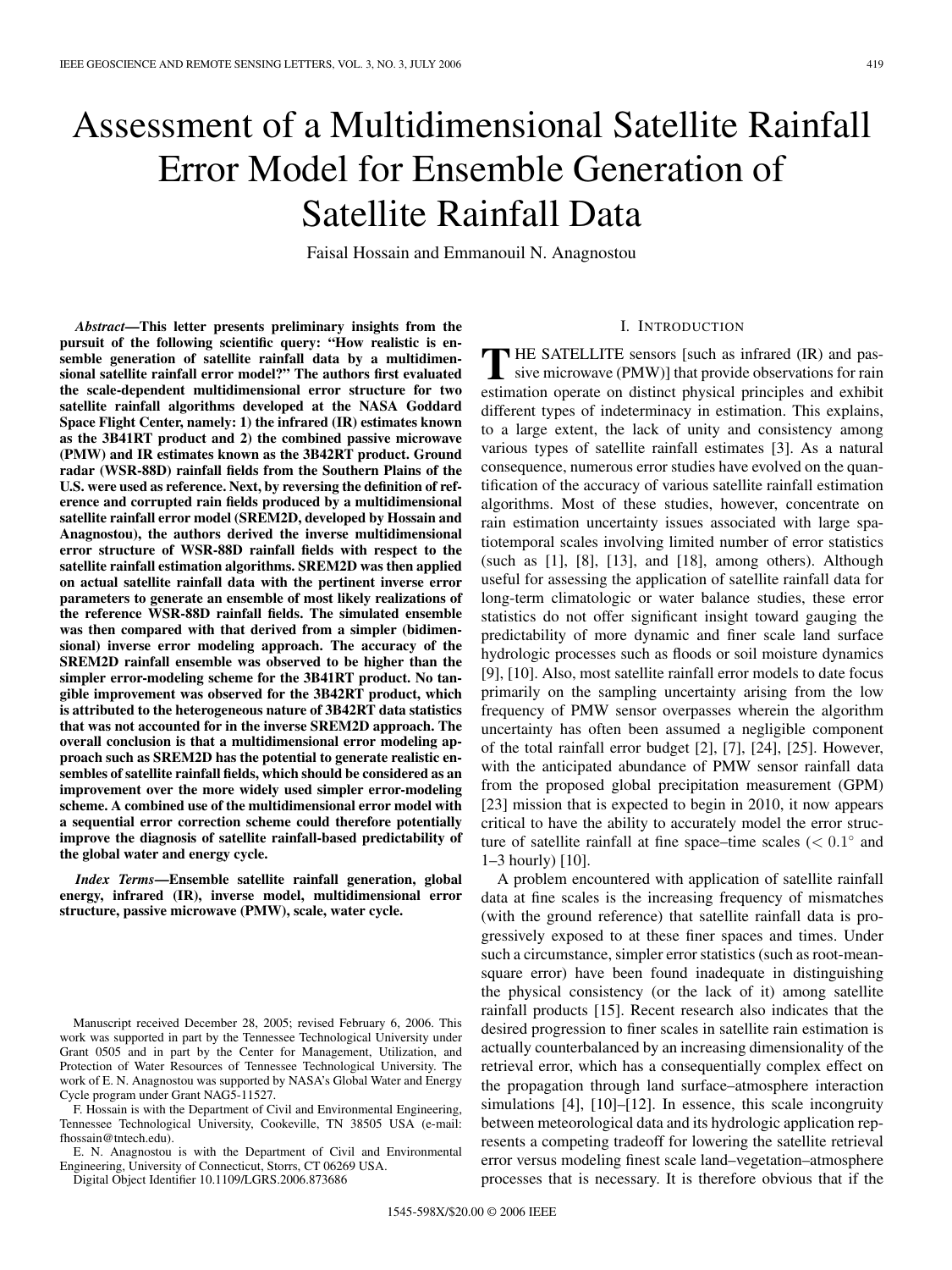predictability of the global water and energy cycle is to move forward on the basis of satellite rainfall data, then a generic system is needed that can address this scale-dependent incongruity without resorting to larger spatiotemporal averaging.

In the spirit of tackling this scale-dependent incongruity, Hossain and Anagnostou [9]–[12] have demonstrated that a detailed decomposition of the satellite rainfall error structure to a multidimensional stochastic hyperspace can indeed distinguish the various facets of physical consistency among satellite rainfall products and consequently improve our understanding of the utility of satellite rainfall data for predicting dynamic hydrological processes. The two-dimensional satellite rainfall error model (SREM2D) is one such stochastic multidimensional error modeling approach developed and verified by Hossain and Anagnostou [10]. SREM2D corrupts reference rain fields (of higher accuracy) to generate an ensemble of equiprobable traces of satellite-like estimates, which can subsequently be used to construct scientific inquiries on advancing the satellitebased predictability of the global water and energy cycle (see [11] and [12] for an example). Herein, the term "multidimensional" refers to the multiple facets (*>* 2) of satellite rainfall estimation that extend beyond the simpler aspects  $(=2)$ of systematic and random retrieval error components, whereas the term "two dimensional" coined with SREM2D refers to the spatial nature  $(x, y)$  of satellite rain fields simulated by the error model. A nonexhaustive list of the multiple facets of satellite rainfall estimation could be as follows: 1) the probability of successful detection/delineation of rainy and nonrainy areas with coherent spatial structures; 2) the probability distribution of false rain rates over nonrainy areas; 3) the temporal dynamics of rain estimation bias, etc. We provide a more exhaustive elaboration of these multiple facets of SREM2D model in the latter section of this letter.

In this letter, we therefore share our preliminary insights with the research community (comprising the satellite data producers and users) from an ongoing pursuit of the following scientific query: "How realistic is ensemble generation of satellite rainfall data from a multidimensional satellite rainfall error model?" We particularly focus on ensemble generation because of two reasons: 1) ensemble quantitative precipitation forecasting (QPF) is a well-established protocol nowadays among the scientific community and operational data producers [5]; and 2) ensemble generation allows the assessment of hydrologic error propagation in probabilistic terms, thereby relaxing the common assumption of satellite rainfall estimation as being a deterministic process [28]. In addressing our question, we used reference rain fields from rain gauge-calibrated ground radar (WSR-88D) measurements in the Southern Plains of the U.S. to evaluate the multidimensional error structure for two contrasting satellite-based rain retrieval algorithm developed at NASA Goddard Space Flight Center. Next, we derived the inverse (retrieved) multidimensional error structure of ground radar rain fields with respect to the algorithm by reversing the definition of reference and corrupted rain fields (produced by SREM2D). SREM2D was then applied on actual satellite rainfall data with the pertinent inverse error parameters to simulate realization of reference rain fields.

It is appropriate to highlight at this stage that SREM2D is conceptually different from the recently emergent body of work on quantifying the scale-dependent uncertainty of satellite rainfall estimates (see [26]–[28], among others). SREM2D has been conceptualized with the following three design objectives: 1) it should function as a filter wherein the hydrological implications of fine-scale components of the satellite precipitation error structure can be explicitly determined by coupling it with a hydrological/land surface model; 2) it should be modular in design with the capability to allow uncertainty assessment of any satellite rainfall algorithm; and, finally, 3) the error parameters of SREM2D should be such that their hydrologic implications are physically interpretable by the data producers and thus provide better focus to the development of next generation multisensor algorithms in anticipation of GPM. To the best of our knowledge, other frameworks on the scaledependent error quantification, although useful in their unique ways, do not possess all these three attributes simultaneously in one single package. We would also like to highlight that the approach adopted herein does not address satellite rainfall estimation *per se*. Furthermore, our work should also not be construed as a suggestion of redundancy of the physically based breakthroughs in satellite precipitation remote sensing. The singular focus of our study is on advancing our ability to extract more useful hydrologic information from satellite rainfall data by harnessing knowledge of its scale-dependent multidimensional error structure. In the following section, we briefly describe SREM2D, the datasets, study region, simulation experiment, and, finally, the insights extracted from our study.

## II. SREM2D

The major dimensions of error structure in satellite estimation modeled by SREM2D are as follows: 1) the joint probability of successful delineation of rainy and nonrainy areas accounting for a spatial structure; 2) the temporal dynamics of the conditional rainfall estimation bias (rain *>* 0 unit); and 3) the spatial structure of the conditional (rain  $> 0$  unit) random deviation. The spatial structure in SREM2D is modeled as spatially correlated Gaussian random fields, whereas the temporal pattern of the systematic deviation is modeled using a lag-one autoregressive process. The spatial structures for rain and no-rain joint detection probabilities are modeled using Bernoulli trials of the uniform distribution with a correlated structure. This correlation structure is generated from Gaussian random fields transformed to the uniform distribution random variables via an error function transformation. In total, SREM2D models the satellite rainfall error structure via nine parameters (and hence a nine-dimensional stochastic hyperspace). These SREM2D error parameters are as follows: 1) probability of successful detection of rain pixels (as a function of reference rainfall); 2) probability of successful detection of nonrainy pixels; 3) second-order moments of the probability density function of false satellite rain rates over nonrainy pixels; 4) conditional rainfall retrieval bias (multiplicative); 5) standard deviation of conditional rainfall retrieval error (multiplicative); 6) correlation length for the successful delineation of rainy areas; 7) correlation length for the successful delineation of nonrainy areas; 8) correlation length for the conditional retrieval error (multiplicative); and 9) lag-one time-step autocorrelation of rainfall estimation bias. For more details on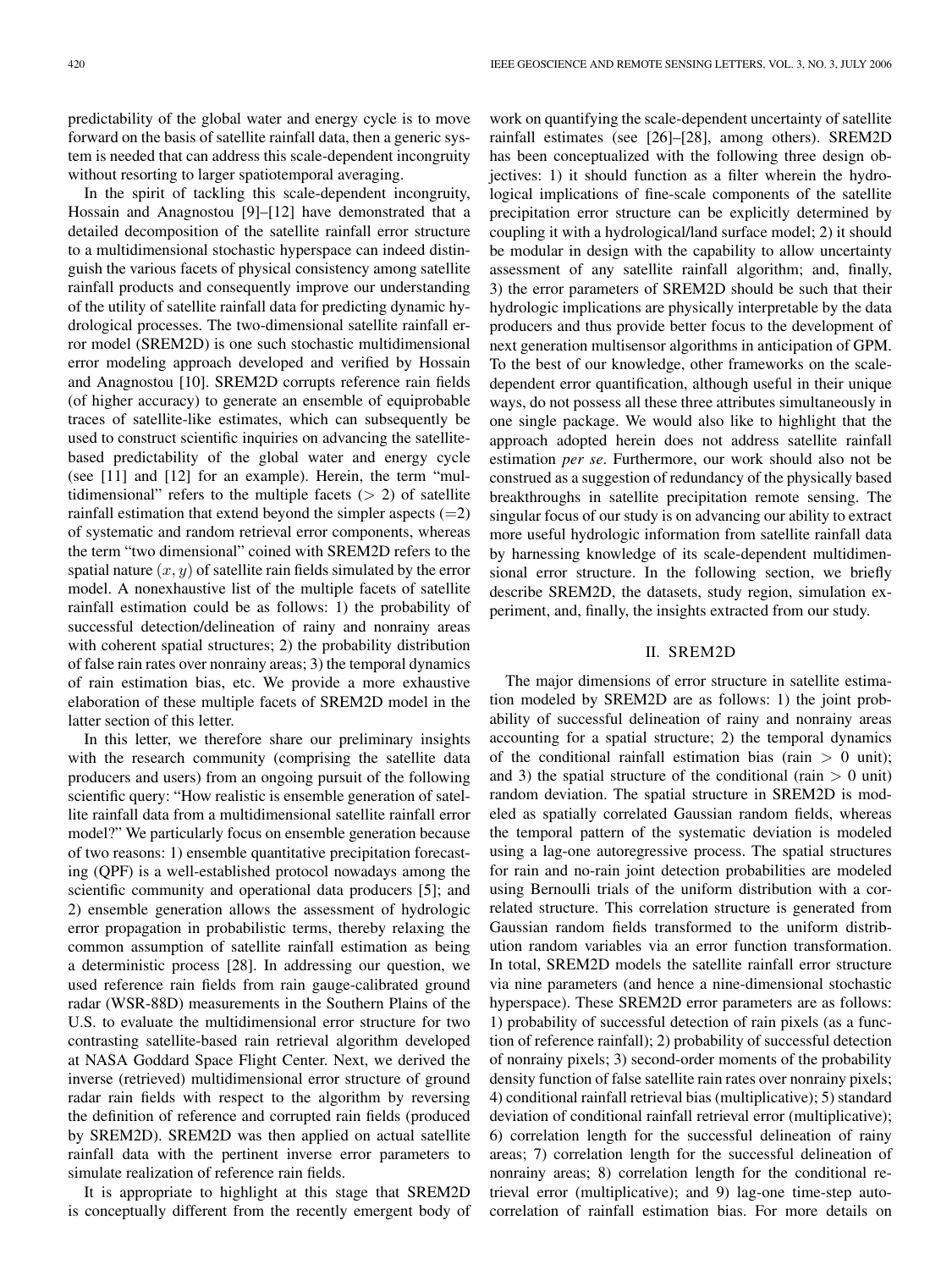

Fig. 1. Study region in the Southern Plains bounded between *−*100◦W and 95◦W and 37◦N and 34◦N. At 1/4◦ resolution, the domain comprises  $20 \times 12$  pixels. The boxed areas represent the three spatial integration area domains used in the study. The solid circles show locations of the Oklahoma Meso-network meteorological stations.

SREM2D, the reader is referred to the formulation and validation assessment provided in [10].

## III. DATA, STUDY REGION, AND METHODS

We selected two satellite rainfall data products and corresponding ground radar rainfall fields as the reference input for corruption by SREM2D. In terms of the satellite retrievals, we selected the following two algorithms: 1) hourly IR estimates with homogeneous statistics known as the 3B41RT product and 2) three hourly combined PMW and IR estimates with heterogeneous statistics known as the 3B42RT product. Both these products are produced at NASA Goddard Space Flight Center at the 0.25◦ spatial resolution and are publicly available in pseudo real time on a best effort basis [14]. Radar rainfall fields were derived from WSR-88D observations using the National Weather Service multicomponent precipitation estimation algorithm with real-time adjustments based on mean-field radar-rain gauge hourly accumulation comparisons [6], [21], [22]. To minimize effects due to complex terrain and range effects, the calibration exercise was performed over the region of Oklahoma bounded by −100◦W to 95◦W and 37◦N to 34◦N (Fig. 1). We selected a study period of four months (May 1, 2002 to August 31, 2002; 2952 hourly time steps each with  $20 \times 12$  pixels at 0.25 $\degree$  resolution) to determine the SREM2D error parameters for 3B41RT. For determination of the SREM2D error parameters for the three hourly 3B42RT product, we considered radar rain fields at the corresponding three hourly time scales. The error modeling performance of SREM2D was compared against a simpler but more widely used version of error modeling (examples of such models can be found in [19] and [29]). We name this error-modeling approach as SIMP where we modeled the rain rate estimation error (assuming perfect delineation of rainy and nonrainy areas) without any coherent spatiotemporal structure. This means that the SIMP methodology employed mainly two error parameters, namely: 1) systematic (mean) and 2) random (variance) errors. These two parameters were assumed the same as those used in SREM2D. Further details on the SREM2D calibration of error parameters over the study region can be found in [10].

Next, we derived the multidimensional SREM2D error parameters in the inverse mode. In this mode, the actual satellite rainfall retrievals were assumed as our "reference" for derivation of the multidimensional deviation of the reference WSR-88D rain fields. By applying SREM2D with these inverse "error" parameters on actual satellite data, we simulated

#### FORWARD MODE (Hossain and Anagnostou, 200:6)



## **INVERSE MODE**



Fig. 2. Two modes of SREM2D error parameter estimation. The forward mode (upper panel) is an already demonstrated concept used in recent error propagation studies by Hossain and Anagnostou [10]–[12]. The inverse mode is proposed as a way to provide ensembles of satellite rainfall fields calibrated to reference rainfall observations.

TABLE I FORWARD AND INVERSE SREM2D ERROR PARAMETERS EVALUATED AT 0.25◦ RESOLUTION FOR 3B41RT AND 3B42RT

| Mode                                                                       | <b>3B41RT</b>        |                      | 3B42RT       |                      |
|----------------------------------------------------------------------------|----------------------|----------------------|--------------|----------------------|
|                                                                            | Forward <sup>1</sup> | Inverse <sup>2</sup> | Forward      | Inverse <sup>2</sup> |
| Multiplicative Bias                                                        | 2.20                 | 0.35                 | 1.22         | 1.09                 |
| Gaussian Std. Deviation                                                    | 1.27                 | 0.84                 | 0.73         | 0.73                 |
| False Alarm mean $(\frac{1}{2})^3$                                         | $1.43$ mm/hr         | $1.70$ mm/hr         | $2.02$ mm/hr | $1.50$ mm/hr         |
| Probability of Detection<br>parameters $A(B)^3$                            | 1.1(1.5)             | 1.1(1.25)            | 1.05(1.5)    | 1.05(1.25)           |
| Probability of No Rain<br>Detection $(\%)^3$                               | 95.60                | 95.0                 | 97.0         | 95.0                 |
| Retrieval Error Correlation<br>Length $(Spatial)^3$                        | 170.0 km             | 50.0 km              | 25.0 km      | 25.0 km              |
| Successful No-rain Detection<br>Correlation Length (Spatial) <sup>3</sup>  | 220.0 km             | 200.0 km             | 40.0 km      | 40.0 km              |
| Successful Rain Detection<br>Correlation Length (Spatial) <sup>3</sup>     | 170.0 km             | 120.0 km             | 50.0 km      | 50.0 km              |
| Lag-one (hourly) Correlation<br>of retrieval error (temporal) <sup>3</sup> | 0.62                 | 0.65                 | 0.95         | 0.94                 |

2 - Satellite rainfall data (3B41RT or 3B42RT) is assumed as reference;

3 - Based on calibration according to [10].

realizations of WSR-88D rain fields. In this way, this inverse approach allowed us to evaluate the ability of SREM2D to further improve the accuracy and precision (discussed next) of ensemble of satellite rainfall data by exploiting knowledge of its scale-dependent multidimensional error structure. The inverse approach of SREM2D was next compared with the inverse approach of SIMP with the same pertinent inverse error parameters. Fig. 2 summarizes schematically the inverse approach undertaken in this letter and presents it in perspective of the more usual forward approach used for error propagation studies. In Table I, we summarize the SREM2D error parameters for both the forward and inverse approaches that were computed according to [10]. Significantly lower bias and standard deviation of conditional retrieval error is observed for 3B42RT as compared with 3B41RT, which can be attributed to the merging of the more accurate PMW rainfall estimates with the IR rainfall data. The lower spatial correlation lengths reported for the 3B42RT product is possibly a manifestation of the heterogeneous statistics of the data due to the merging of PMW instantaneous rain rates with IR estimates [14]. Twenty Monte Carlo (MC) simulations were run for the inverse SREM2D and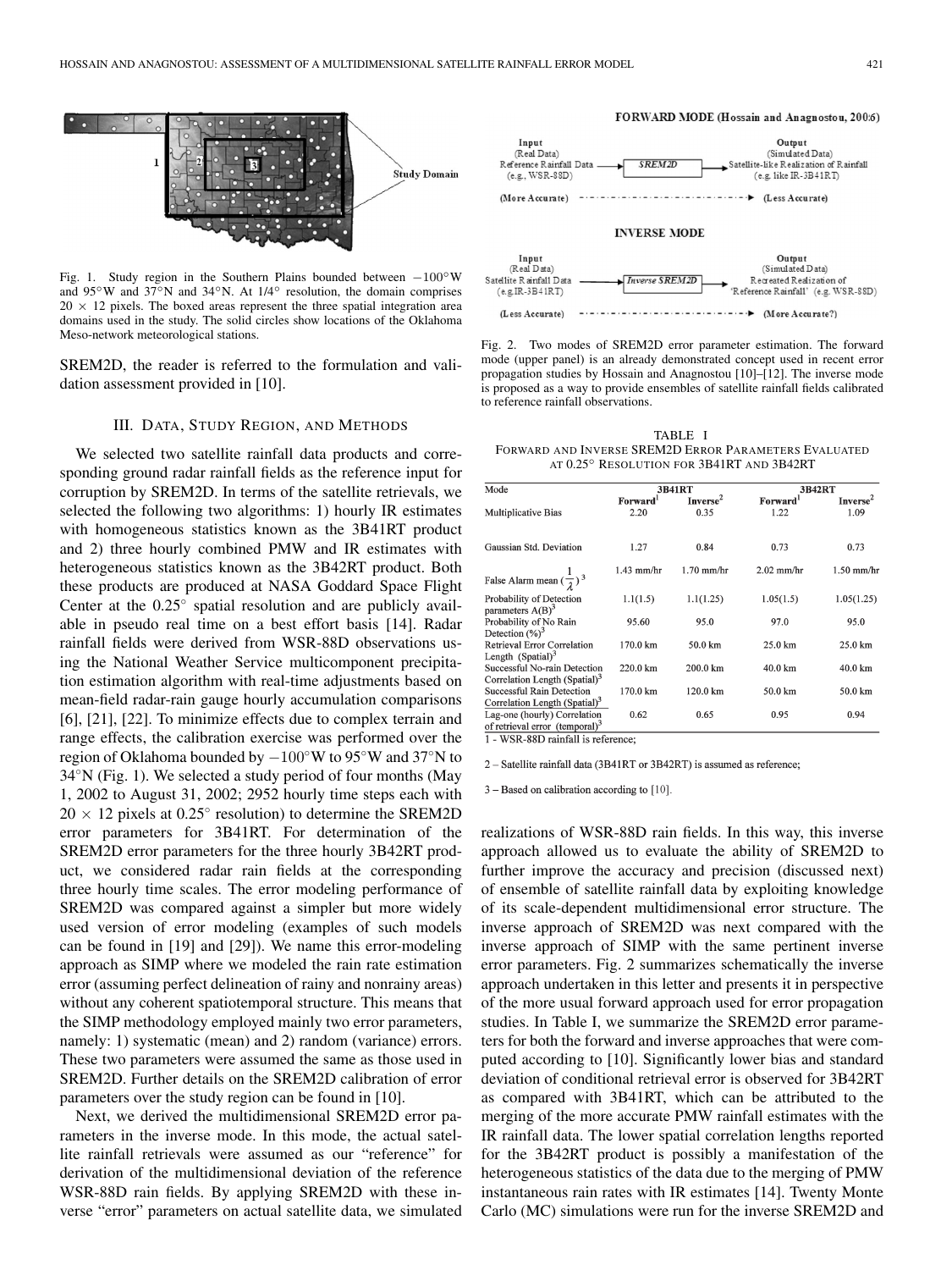Fig. 3. Ensemble envelopes of satellite-retrieved cumulative hyetographs (dotted lines) for two error-modeling schemes, namely: 1) SREM2D (upper panel) and 2) SIMP (lower panel). Solid line represents the ground reference WSR-88D cumulative hyetograph. Long-dashed line is the actual 3B41RT cumulative hyetograph used as input to the inverse error models.

1000

1001 Duration (hours)

2000

3000

, I<br>WSR-880

SIMP approaches. Hossain and Anagnostou [10] have reported that about 15 MC runs are usually adequate to converge to the global error statistics for the study region. The corresponding prediction range (maximum and minimum) of the cumulative rainfall hyetograph (over the whole study period) were then derived from the ensemble of simulated rain fields averaged in three areal domains (see Fig. 1): 1)  $5^\circ \times 3^\circ$  (20  $\times$  12 pixels), 2)  $2.5° \times 1.5°$  (10  $\times$  6 pixels), and 3)  $0.5° \times 0.5°$  (2  $\times$  2 pixels).

## IV. RESULTS AND DISCUSSION

Figs. 3 and 4 (upper panels) show the ensemble envelope of the simulated rainfall hyetographs produced by the inverse SREM2D approach for the three areal domains. This is compared with the ensemble envelope produced by the inverse SIMP approach in the lower panels of Figs. 3 and 4. The following two considerations are used to compare the two ensemble error simulations. If the ensembles (i.e., uncertainty limits) are too narrow, and the whole ensemble envelope is biased (i.e., WSR-88D rainfall hyetograph is outside the upper/lower bounds), it suggests that the inverse error modeling approach lacks the statistical consistency to constrain/improve the uncertainty of satellite rainfall estimates. On the other hand, if the ensemble envelope is too wide, it could be concluded that the inverse approach has inadequate predictive ability. The dual paradigms of statistical consistency and predictive ability are analogous to the notions of accuracy and precision of the ensemble simulation. We observe significant differences in the hyetograph ensemble ranges between the inverse SREM2D and SIMP for the 3B41RT product. Inverse SREM2D envelops consistently the observed rainfall hyetograph of WSR-88D in all scales of aggregation, whereas inverse SIMP is found to be inadequate (Fig. 3). The inverse SREM2D and SIMP ensemble envelops are comparable in terms of width (SREM2D is slightly wider), whereas the width changes consistently with scale. However, the inverse SREM2D approach is found to impart no tangible improvement for ensemble generation of the 3B42RT product (Fig. 4). We attribute this behavior to the absence of homogeneous statistics in 3B42RT data [14] that possibly



Fig. 4. Same as Fig. 3, but for the 3B42RT product.

 $1.25$ 

1.75

0.5

 $0.25$ 

 $1.25$ 

0.75

0.5

0.25

3000

3000<br>— 1.5

1000

2000

 $\frac{1}{2000}$ 

rendered the inverse SREM2D approach ineffective. We speculate that the adoption of separate statistics for the PMW and IR rainfall pixels could have potentially resolved this issue. However, detailed feasibility assessment is required to identify the algorithm modifications necessary for the inverse SREM2D approach to be suitable for data with heterogeneous statistics. Overall, findings from this study indicate that modeling the rainy/nonrainy area delineation and spatiotemporal correlation of error in the inverse mode can considerably improve the accuracy satellite rainfall estimates with homogeneous statistical distribution without compromising the predictive capability (precision) of the algorithm.

One implication of the above-observed difference between multidimensional and simpler (bidimensional) error modeling strategies could be on the potential amelioration of satellite rainfall products to make them more suitable for advancing the predictability of the water cycle at fine space–time scales. This amelioration could be achieved for any satellite rainfall product via the inverse SREM2D approach and knowledge of the regional/seasonal variability of the error model parameters. A very important issue that concerns the operational precipitation producer in this regard is the development of an on-line errorcorrection scheme to adjust the near real-time precipitation products from operational systems at instantaneous timescales. Currently, there is a wide body of literature on successful application of instantaneous sequential techniques for dynamic updating of time varying parameters (see [17] for an exhaustive list). Although beyond the scope of this letter, findings from our work demonstrate that there is merit in pursuing the development of a real-time dynamic error correction scheme for realistic ensemble generation of satellite rain fields on the basis of inverse SREM2D. The improved ensembles of satellite rainfall data from a real-time inverse SREM2D could then be integrated in a more optimal fashion in off-line land surface models. Two widely used systems that rely on off-line LSMs and satellite rainfall data to provide high-resolution estimates of the land surface hydrologic state are the Land Data Assimilation System (LDAS) [20] and the Land Information System (LIS) [16].

# V. CONCLUSION

Our preliminary investigations showed that a multidimensional error modeling strategy such as that formalized by

 $\widehat{\epsilon}$ 

 $0.75$ 

o.

 $0.2!$ 

1000

**SIM** 

2000

3000

0.75

0.5

Cumulotive Roinfoll

 $\widehat{\epsilon}$ 

Roinfoll  $0.75$ 

**Cumulntive** 

Ω.

 $0.25$